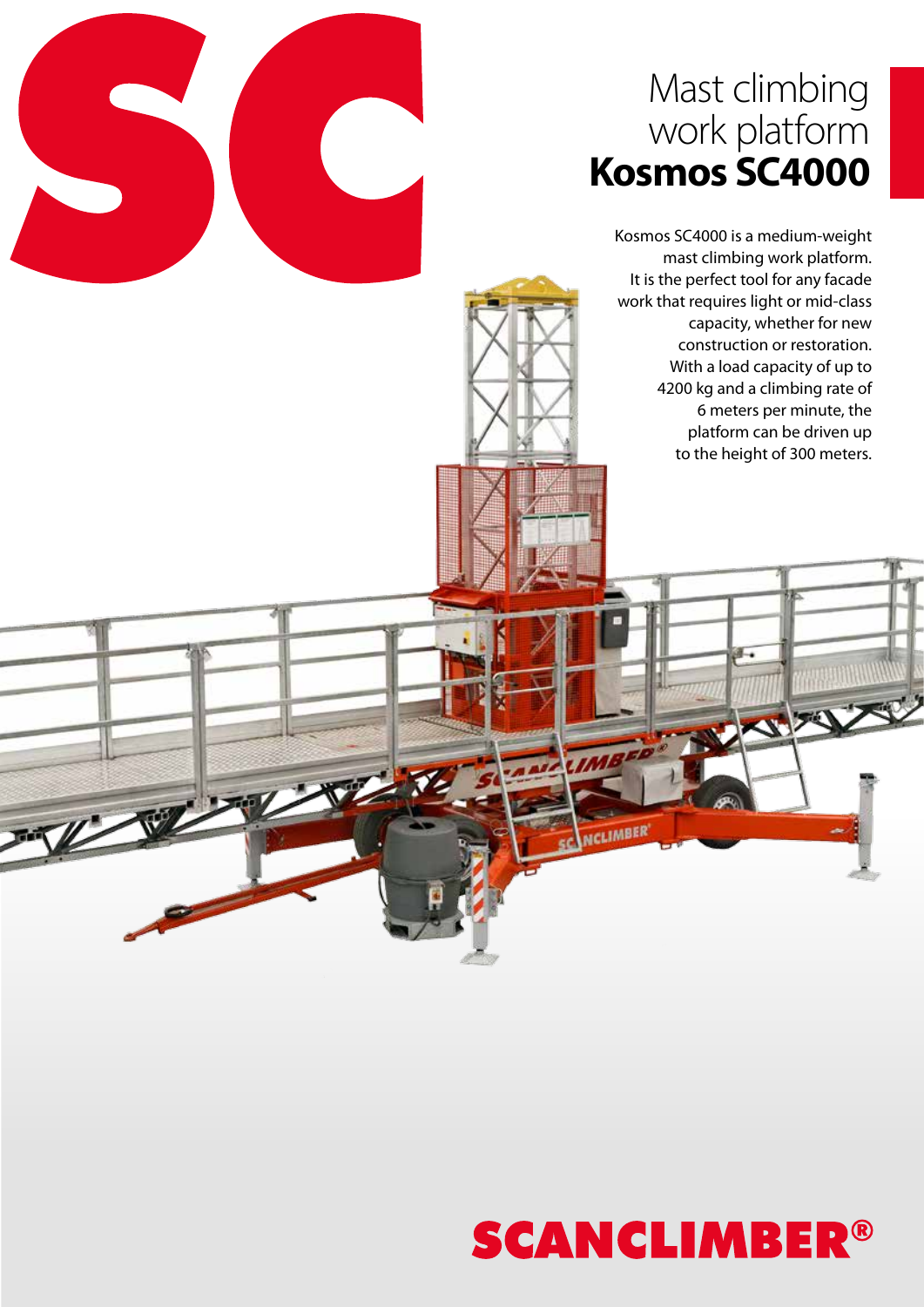# Kosmos SC4000

# **Properties**

**A rack and pinion driven** Kosmos SC4000 mast climbing work platform is a medium-weight lifting machine and working platform – all in one package. Kosmos is designed for projects up to a height of 300 meters. With the standard installation the max-

imum height is 100 meters, but when special arrangements are used the mast height can be increased up to 300 meters in height.

**SC4000 FEATURES TWO MODELS** that offer different levels of performance to accommodate unique project needs and budget considerations. The platform can be configured as a single or twin mast machine which improves the ability to conform to an extensive range of building shapes.

**STARTING FROM 4.2 METERS** the single mast Kosmos can grow up to 13.7 meters in length. With two masts the platform length can be extended up to 31.4 meters. A single mast version of the SC4000 has a top capacity of 2000 kg. With a twin hinge set the single mast machine can be converted to a twin mast version, which can carry payloads up to 4200 kg.

### **Multi-Use**

#### **Kosmos combines low ownership costs**

with versatility, reliability, and safety. It is the ideal access solution for a wide variety of trades: glazing, EIFS, painting, roofing, caulking, restoration, inspection, cleaning, maintenance, etc. It is suitable for either new construction or restoration. Compact and highly adaptable, the SC4000 offers platform extensions to achieve number of configurations that accommodate various facades.

# **Technological Excellence**

**Kosmos' 1.6-meter wide platform** provides enough space for workers to perform their job in comfort. Building facades are becoming more and more diverse and constrained, which has been challenging mast climber manufacturers. The Kosmos'

modular structure allows lots of different set-ups. There is also a wide variety of accessories available that enables the platform to be aligned with different architectural configurations and shapes of the work site.

## **High Speed Reduces Set-Up Time**

**With a climbing rate** of 6 meters per minute, the Scanclimber Kosmos is not only fast to climb up the mast, but it is also faster to set-up than the most other mast climbers. The reason is the very stable mast. It allows a maximum anchor space of 18 meters – which is 30–50 % more than in rival products. All this contributes

to greater labour efficiency and reduced set-up time, and of course to a safer work environment.

# **Long Lifetime – More Profit**

**Scanclimber HAS long lasting quality** built-in to its mast climbing work platforms. It is in the structure, raw materials, automated manufacturing processes and finishing. For example the mast sections are precision-welded of high quality steel by robots and when ready they are finished with hot-dip galva-

nisation.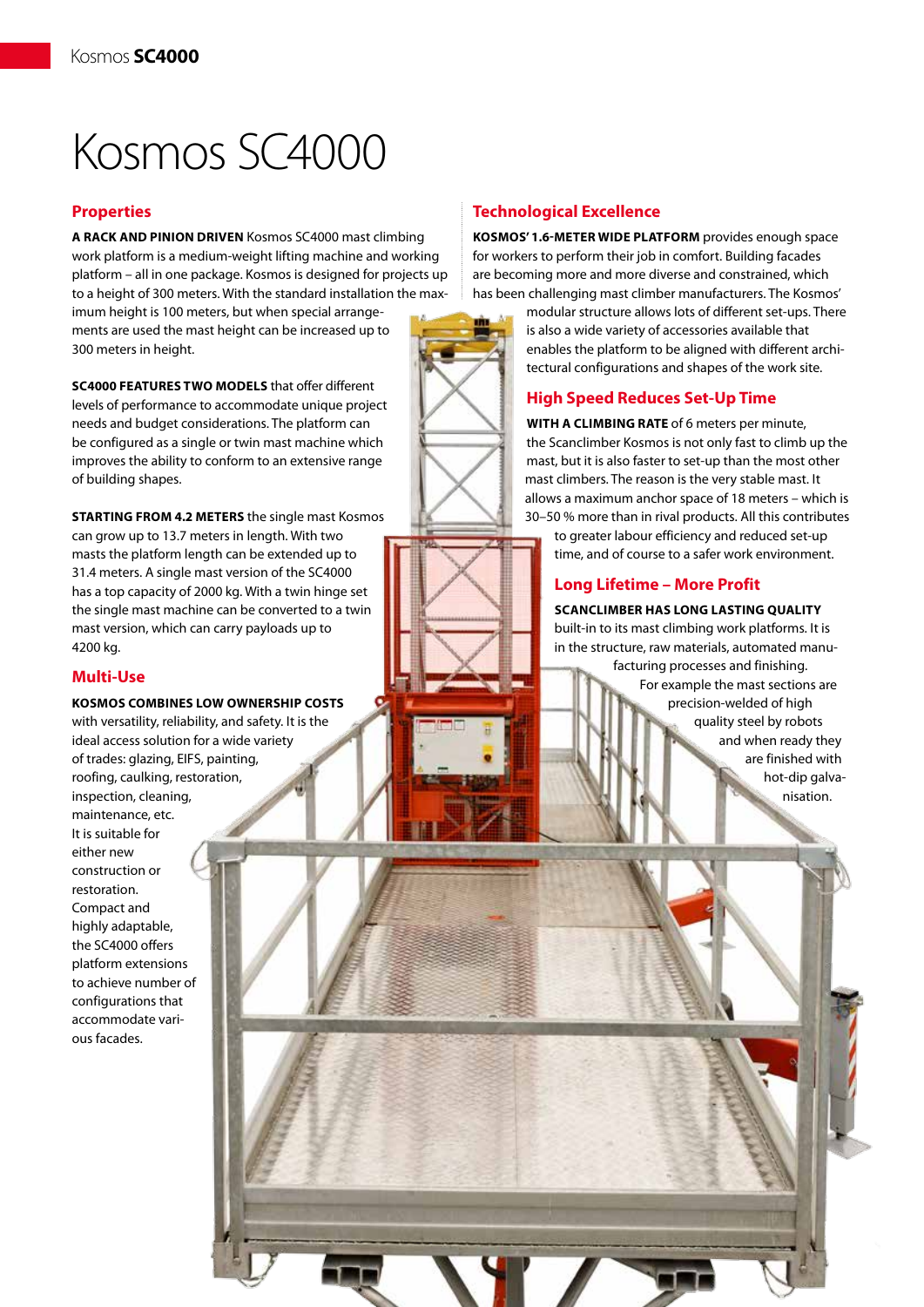











# **Details**

# **Safety Brake**

**A MECHANICAL,** centrifugal safety brake is a standard feature on all Scanclimber mast climbing work platforms. It improves user safety, increases operational reliability and reduces the risk of breakdown. The safety brake is protected from dust and dirt. **1**

### **Chassis**

**THE SC4000 is available** with a wheel or mini chassis. An SC4000 with a wheel chassis can be moved around a work site with its own electric motor, or it can also be towed using the tow bar. The wheel chassis has swivelling, telescopic outriggers that can be adjusted in several positions to support the machine. The outriggers allow the machine, standing on the wheel chassis, to be erected without anchoring. With optimal outrigger positions the largest free-standing height is 15 m. **2**

### **Extensions**

**With adjustable extensions** the platform width can be extended by maximum 2.4 m. With the extensions the work behind or around different kinds of corners and gaps can be done easily and safely. The extensions are available in three sizes: 0–1.4 m, 0–2.0 m and 0–2.4 m. **3**

### **Automatic Levelling System**

**The twin version** of Kosmos comes with an automatic levelling system. This highly reliable system controls the platform drive precisely and ensures that the platform is always horizontally levelled. **4**

#### **Emergency Lowering System**

**KOSMOS can be manually OPERATED** without power to lower the platform to the ground level. This is a safety feature and is incorporated to provide a means of returning the platform in the event of a power failure. **5**

#### **Anchor**

**the mast is anchored** to the wall with strong and durable anchors. The standard anchor type for the SC4000 is a tube type fixed with couplers which allows a maximum anchor spacing of 12.5 m. It is easy to install with standard tools and fits various configurations. If longer anchor spaces are needed, the Scanclimber's Maxianchor can be used. Maxianchor is stronger and allows the anchor spacing to be increased up to 18 m. **6**



#### **Mast**

**THE MAST SECTION** is completely hot-dip galvanised. Its height is 1.25 meters and it weighs 82 kg. The mast, assembled from sections, is supported on the wall at maximum intervals of 18 meters.